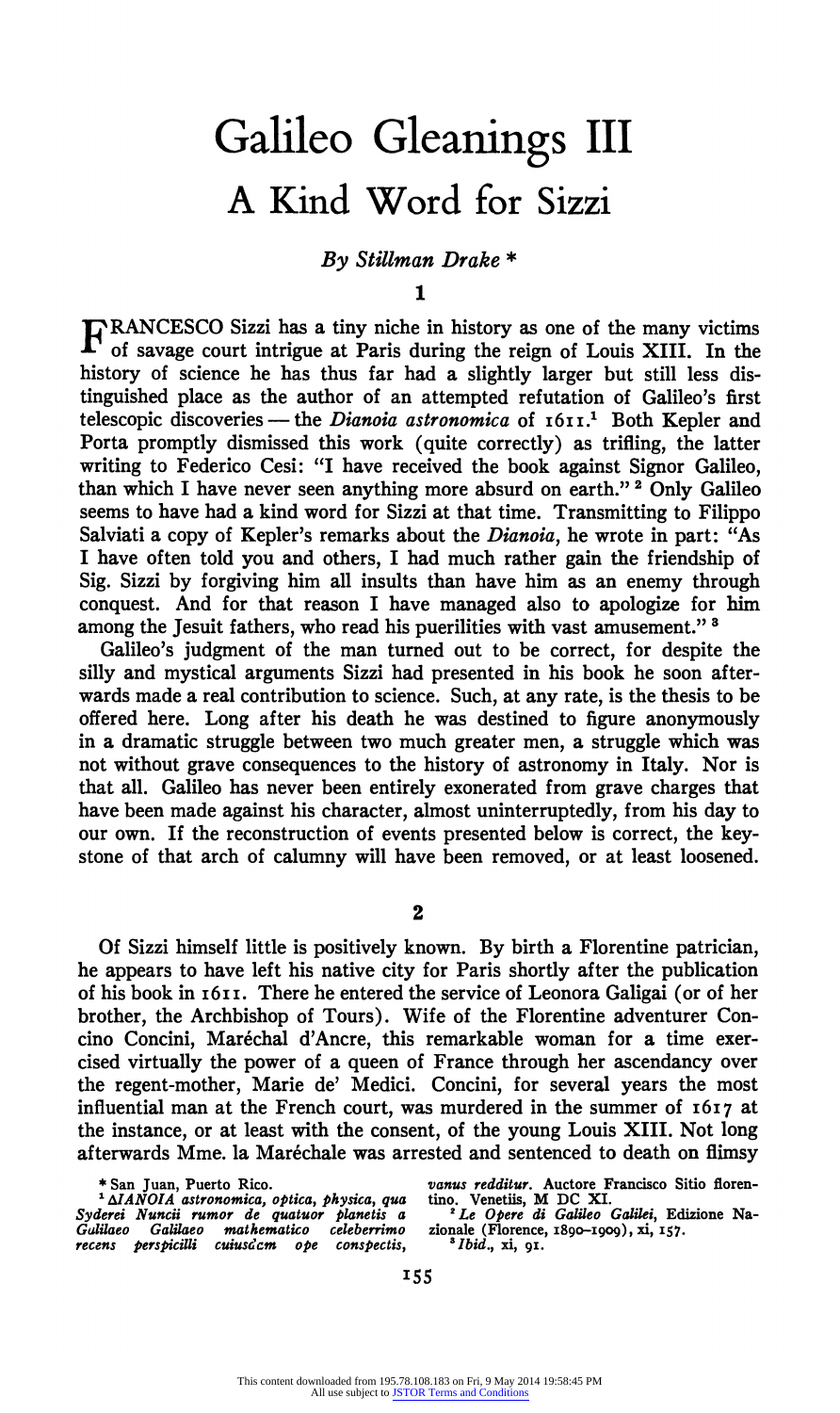**charges of treason, heresy, and the practice of magic. It is possible that Sizzi had cast some of the horoscopes seized among her papers, which were used to bolster the absurd charges laid against her, for Professor Antonio Favaro states that Sizzi "was involved in the trial of Elena [sic] Galigai, Marechale d'Ancre." 4 But whether or not Sizzi was implicated directly in i6I7, he was barbarously executed a year later. The circumstances may be partly reconstructed from the following accounts.** 

**G. B. Nelli, citing an anonymous manuscript in his library, says of Sizzi, "This unfortunate author, seven years after trying to contend against Galileo, had the imprudence to write at Paris a book against the King of France and his government, for which he was stretched on the wheel and garotted on the Igth July, i6i8. Thus he learned how much difference there is between**  criticizing a philosopher and censuring the actions of a monarch."<sup>5</sup>

**Cardinal Richelieu in his memoirs describes in more detail the events leading up to Sizzi's death. Writing of M. de Luynes, he says: "While strengthening his own position on the one hand, he undertook on the other to ruin so far as he was able the opposing party, to repress Barbin, and to blame him for the entire conduct of the Queen. This business made a good deal of noise at court. . . . Some persons became involved in this affair who imprudently produced ill-advised writings on the subject of Luynes and the affairs of the times. Durand 6 was imprisoned for this, as well as a man named Sity, a Florentine, who had been secretary to the Archbishop of Tours, brother of the Marechale d'Ancre. A single book was imputed to both men, and for this they were ordered to be broken and burned, together with their writings ... while a brother of the said Sity, who had merely transcribed a copy of it, was hanged." '7** 

**If Richelieu is correct in saying that but one book was in question, it must have been the Ripozographie mentioned in a note to the memoirs of the Marquis de Fontenay-Mareuil: "Put to death at this time were Durand, who made all the king's ballets, and two Italians who had been of the household of the Marechal d'Ancre, for some writings in praise of the Queen-mother and against the existing government." 8 To this statement by the Marquis, the editors have appended the identifying note: "Marie Durand, accused of being the author of a pamphlet against Luynes entitled Ripozographie." On the whole it would appear that Sizzi's was at worst a case of imprudence and perhaps no more than one of guilt by association.** 

**During Sizzi's residence in Paris, however, he did not spend all his time casting horoscopes or meddling in politics. Not long after his arrival he fell in with a group of competent mathematicians - among them Jacques Aleaume, a pupil of Vieta's. This association soon removed his previous hostility to the new sciences, vindicating the judgment of him that Galileo had already expressed privately to his friends. For in July, I6I3, Father Horatio Morandi at Rome wrote to Galileo a letter that commenced as follows:** 

**I am sending you the letter of Signor Francesco Sizii, so that you and others may be confirmed by this new event in the conviction that truth is one, and that all men who are born with the ability to accommodate their minds to it must sooner or later fall under the victorious banner of those who philosophize by contemplating the ample and beautiful book of nature, and do not league themselves** 

**'Ibid., xx, 539. 'Vita e Commercio Letterario di Galileo** 

Galilei (Lausanne, 1793), i, 236.<br><sup>8</sup> "One of the polished poets of his time, and **particularly inventive in the creation of ballets,"** 

**note the editors of the memoirs.** 

**7Michaud and Pouloulat, Nouvelle Collec-tion des Memoires pour servir a PHistoire de France . . .(Paris, I837), Vii, I83-I84. 'Ibid., v, I3I.**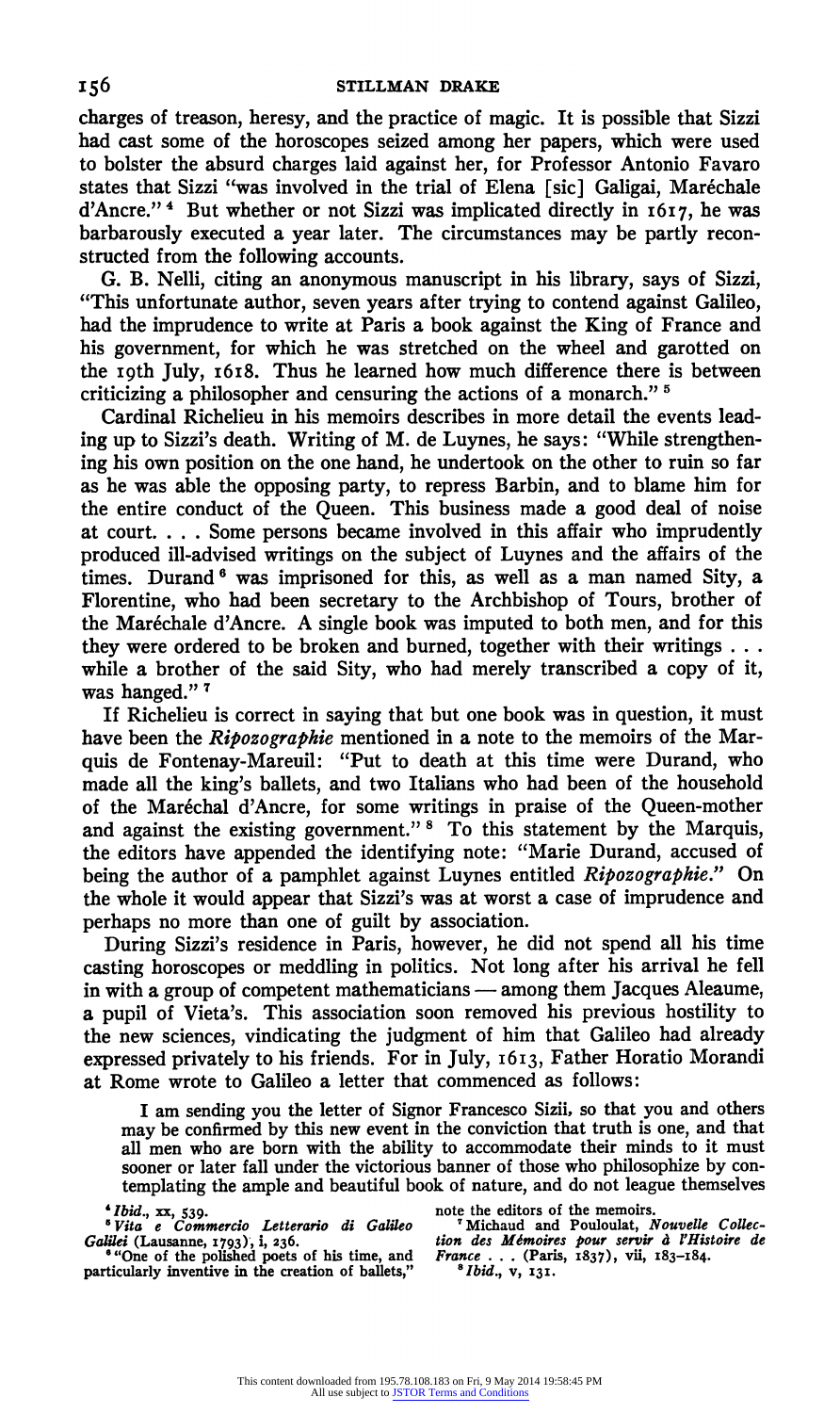**with the sophistries of men who have attempted not only to imprison this unhappy science, but even to fetter it with unworthy chains of Aristotelian opinions and the crippling manacles of capricious philosophasters who swear by the words of unsound masters. I assure you of my pleasure at hearing that Signor Sitii has emerged from the obstinate confusion into which he was once led by the mad throng; he seems to me to have been reborn, and by losing all he had to have regained it. But truly his fine mind could not long remain submerged in the murky sea of so many errors.9** 

**The letter which Morandi enclosed had been sent to him by Sizzi from Paris on io April I613. Among the things dealt with was the dispute over floating bodies which had led to several publications by Galileo and certain Peripatetics. This dispute had begun about the time Sizzi left Florence; though it was waged by his former philosophical allies there, he now acknowleged the entire justice of Galileo's position as against theirs. The historically significant passages of Sizzi's letter, however, dealt with quite another matter. To appreciate their importance, we must run ahead to some events which did not take place until nearly two decades later, long after Sizzi's voice had been stilled by death.** 

**3** 

**In the discussions with Pope Urban VIII which paved the way for the publication of Galileo's long-promised treatise on the Ptolemaic and Copernican systems, he had been repeatedly forbidden to attempt any physical proofs of the motion of the earth. So long as he confined himself to philosophical arguments and considerations of mathematical simplicity, he would be safe -or so he was told. Nevertheless, in writing his Dialogue he did employ two arguments which he himself regarded as physical proofs. One of these was based upon the apparent paths of sunspots, and the other upon the existence of the ocean tides. The latter argument, which occupies the last "day" of the Dialogue, had been composed as early as I6I6. The argument from sunspots, however, made its first appearance in the Dialogue, where it occupies some ten pages. This argument depends entirely upon the inclination with respect to the ecliptic of the sun's axis of rotation, and neither in Galileo's published writings nor in his surviving letters is there any mention of this tilt prior to I632. On the contrary, he had in a number of places previously described the paths of sunspots as parallel to the ecliptic, notably in his**  Letters on Sunspots of 1613.<sup>9a</sup>

**Now about two years before the Dialogue was published, and not long after its manuscript had been submitted to the censors, the Jesuit Father Christopher Scheiner had published his Rosa Ursina,'0 in which the annual variations in the apparent paths of sunspots were correctly described. Inasmuch as Scheiner had long been a rival claimant for priority in the discovery of sunspots, and in view of certain other circumstances which will be mentioned presently, Galileo's late appearance in print concerning this matter has been regarded as highly suspicious. In this connection the suggestions of Emil Strauss have been very generally accepted. Strauss wrote, in part, as follows:** 

**The account of the discovery of sunspots which Galileo puts into the mouth of** 

**9Opere, xi, 530. 9' Opere, v, i89; Discoveries and Opinions of Galileo (New York, I957), 125. l?Rosa Ursina sive Sol ex admirando facul-** **arum et macularum suarum phoenomeno varius . . .a Christophoro Scheiner germano suevo e societate Jesu . . . Bracciani . . . Impressio coepta anno I626, finita vero I630, Id. Junii.**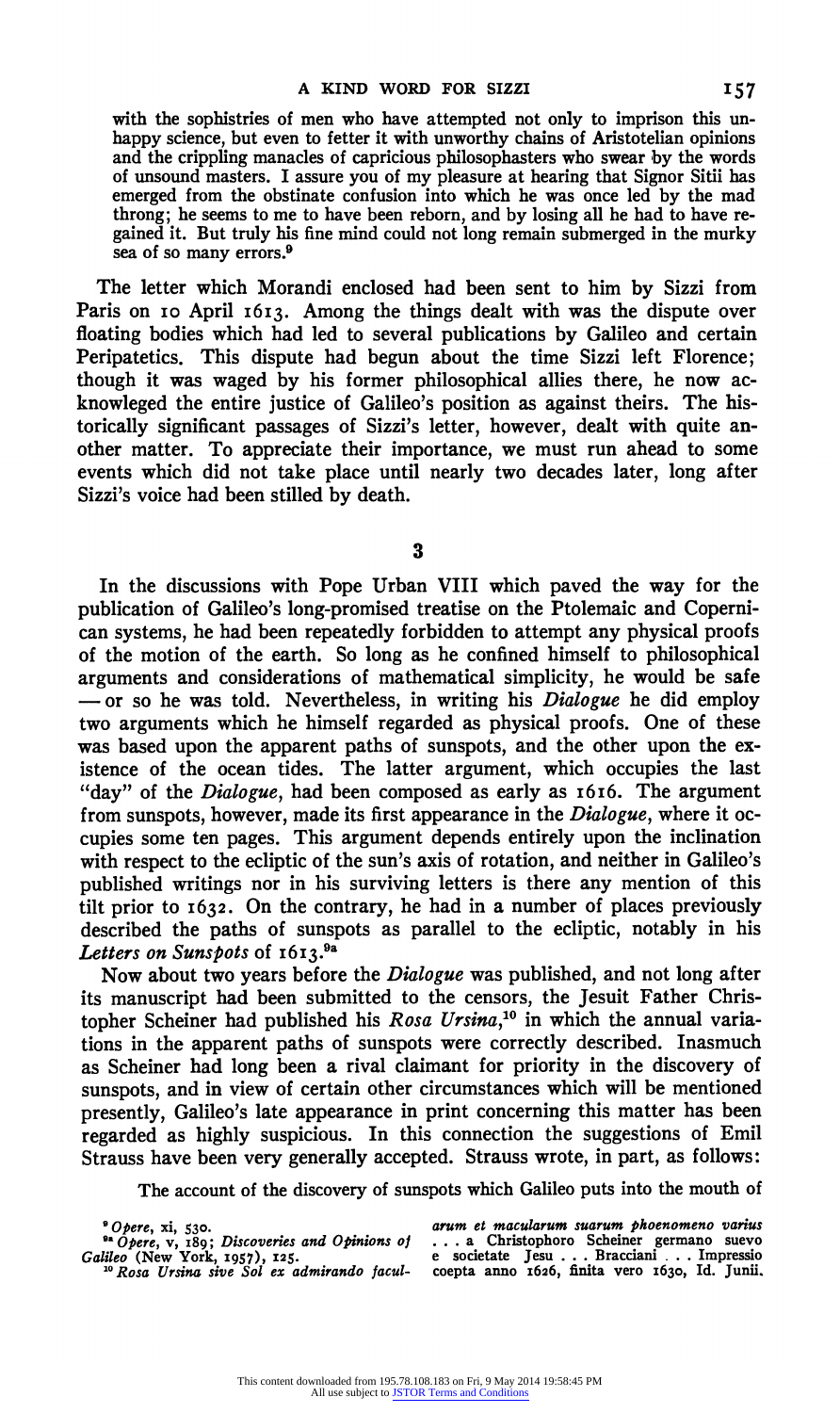Salviati<sup>11</sup> has the purpose of establishing his priority over Scheiner. Scheiner's **claims had been based upon his observations of March, I6II, mentioned in the letters which he wrote under the pseudonym of Apelles. Prior to I630 there had been no open conflict between Scheiner and Galileo; yet a conflict must have taken place in private circles, as otherwise there would be no point to Galileo's attack in II Saggiatore. Scheiner had merely written in the Mathematical Disquisitions of I6I4 12 that the spots "had been portrayed by Apelles in two pictures, whence also by Galileo . . . ," and thereby in apparent good faith he had already made the attempt to establish his priority, which had previously been contested only by an incidental remark of Galileo's in his first letter to Welser. Antagonism to Galileo was in fact so far from Scheiner's thoughts at this time that in the book mentioned he refers to him frequently with the highest respect, and he sent Galileo a copy of the book with a very courtly letter of transmittal.** 

The literary feud in a hostile sense was begun by Galileo — perhaps, as re**marked above, upon provocation from Scheiner by word of mouth. Without naming any names, Galileo quite unmistakably suggested in II Saggiatore that Scheiner had tried to wrest from him the glory of the discovery of sunspots.13 Against this assault Scheiner bitterly took up arms in the Rosa Ursina, which was completed and published at Bracciano in i630.** 

**Galileo's Dialogue was first published in I632, but it had been ready for the press in the middle of May, I630; hence it had no relation to the Rosa Ursina, though the contrary has often been asserted. During the writing of the Dialogue, Galileo knew of the impending publication of the Rosa, and probably of its polemic tone; perhaps even of its scientific content. Accordingly . . . he inaug**urated a new battle against his opponent  $\ldots$ .<sup>14</sup>

**More striking than Galileo's assertion that he had already seen sunspots at**  Padua in 1610 is his remark that the yearly period of the spots had been known **to him in Salviati's lifetime. Salviati died in March, I6I4. Hence during the more than sixteen years which had elapsed before completion of the Dialogue, Galileo would have been aware of a fact to which he assigned the highest importance, and one (if we are to put any faith in this passage) whose significance he recognized at the moment of the discovery. Now would Galileo, who already had so many priority battles on his hands, have let this go by for all of sixteen years without making any communication of it? That would have been quite contrary to his practice, especially at first. Would he not have recorded his discovery, if necessary under the protection of an anagram? Instead, and precisely at the time when his rival Scheiner communicated the same fact to the scientific world in his Rosa Ursina (pp. i6i ff. and p. 225), Galileo decides at last to reveal the secret which he has so long hidden for no apparent reason.** 

**One can hardly repress the suspicion that Galileo either was actually acquainted with the Rosa Ursina when he composed the passage in question, and that he utilized the long interval which elapsed between completion of the Dialogue in I630 and its publication [in I632] to insert this passage; or that just as he knew of the pending appearance of the Rosa, so he knew also something of its content, and in order to anticipate his rival he finally turned to further observations of the sunspots and made the discovery for himself.** 

**. . .If Galileo wanted his story to be credible, he ought at the very least to have given a reason for his enigmatical silence. Yet even later, in his letter to Fulgenzio Micanzio of gth February I636, he merely says that "I discovered it** 

**' Opere, vii, 372-383; Dialog ueber die beiden hauptsdchlichsten Weltsysteme ... (Leipzig, I892), pp. 36I-372; Dialogue Con**cerning the Two Chief World Systems (Berke-<br>ley, 1953), pp. 345-356. (Although the title page of Strauss's translation bears the date<br>1891, the book was not published until after<br>his death in February, 1892.)

<sup>12</sup> Disquisitiones mathematicae de contro-<br>versiis et novitatibus astronomicis. Quas sub **praesidio Christophori Scheiner . . . publice disputandas posuit, propugnavit .. . Joannes Georgius Locher . . . Ingoldstadii . . M.DC.** 

**XIV. Galileo attributed this work to Scheiner in indexing the postils to the Dialogo, though the corresponding postil does not contain the attribution. This last-minute addition of Galileo's is further evidence that he had not seen the Rosa when the printing of the Dialogue began, as set forth later in this paper. The belief that Galileo intended Scheiner** 

**alone in his attack in II Saggiatore has been shared by every writer on the subject. Reasons for rejecting it are set forth in the closing section of this paper.** 

**'Dialog, tr. Strauss, PP. 553-554.**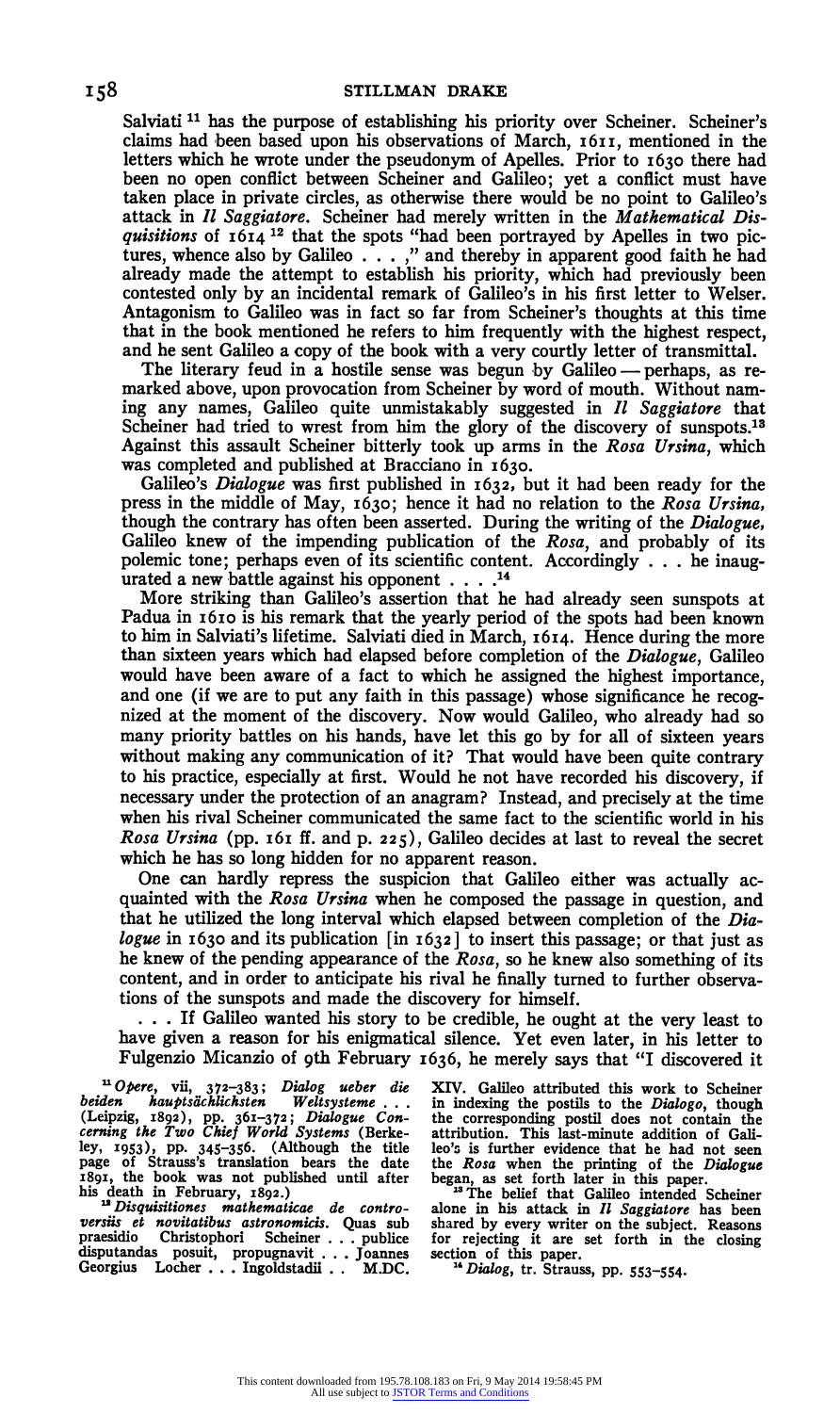**[the tilt of the sun's axis to the ecliptic] before him, of that I am convinced; but I had no occasion to speak of it outside the Dialogue." <sup>15</sup>**

**The imputation thus made against Galileo is indeed a serious one, and the evidence in its favor may at first seem overwhelming. To steal a scientific discovery is bad enough in any case; but to plagiarize from the very rival whom one has previously accused of plagiarism on the same general topic is entirely beyond the pale of decency. Hence so long as such a suspicion has rested on Galileo, many other charges of bad conduct on his part have managed to re**tain some spark of life — even some that have been adequately answered, **refuted, and discredited in the minds of fair men. And this, the gravest charge of all, is unique in having gone entirely unanswered. Yet before we proceed to examine it, let us recall that when Strauss wrote his notes to the Dialogue (which have been extensively utilized in subsequent English, Polish, and Russian translations and have not yet been surpassed in general excellence), no relevant document had been published which could throw light on the difficult questions that he raised. Such a document was published shortly after his death, but its relevance to this point appears to have escaped even the vigilance of the great scholar who brought it to light in his monumental edition of Galileo's works. It is to that document that we now turn our attention.** 

**4** 

**Of the letter which Sizzi wrote to Morandi in I6I3 the original is extant, as well as a contemporary copy corrected in several places by Galileo's own hand. Thus there can be no doubt either as to the authenticity of the letter or the fact that Galileo had read it attentively and preserved it all his life. Both the original and the copy are clearly legible; hence no question exists about Sizzi's words, though his meaning in certain places is vexingly ambiguous or obscure. Here is a translation of the crucial passages:** 

**. . .concerning the opinion of Galileo and those other literati about the sunspots, I should take it as a great favor if you would speak more at length. And to give you a reason, I shall tell you what is known to us by continued observations of almost a year. This makes us believe (with due respect to the authority of Galileo and those others, whose pupils we recognize ourselves to be) that the said spots are not always being newly generated and dissolved about the body of the sun....** 

**Our arguments against this opinion are: the equable motion they maintain in passing across the solar surface; the distance preserved between them (except as this varies through the plane representation of a globular figure); the size of the angles between the spots, together with the regular motion of both one and the other; the definite and uniform change of place that occurs between the rising and setting of the sun (except that this partly opposes that of midday); all which have been minutely observed by us. To this I can add the specific appearances according to the variation in tilt of the ecliptic in the solar surface; for the angles made by the spots at the equinoxes with the imaginary perpendicular line in the**  sun and parallel to our view differ from those made at the solstices — which in

**" Ibid., p. 555. In this argument Strauss exaggerates the importance of Salviati's having died in I614. So far as that goes, Galileo never saw Sagredo after I609. Many of the condusions he reached in later years were nevertheless placed in the mouths of these two men when he wrote the Dialogue, which after all was no less a literary than a scientific work. And as a** 

**matter of fact the passage Strauss refers to states specifically that some years had elapsed between the publication of the Letters on Sunspots and the discovery of the tilted axis (Opere, vii, 374; Dialogue, p. 346). Hence Galileo made no pretense of having found it in Salviati's lifetime; the use of his friend's voice was merely a necessary literary device.**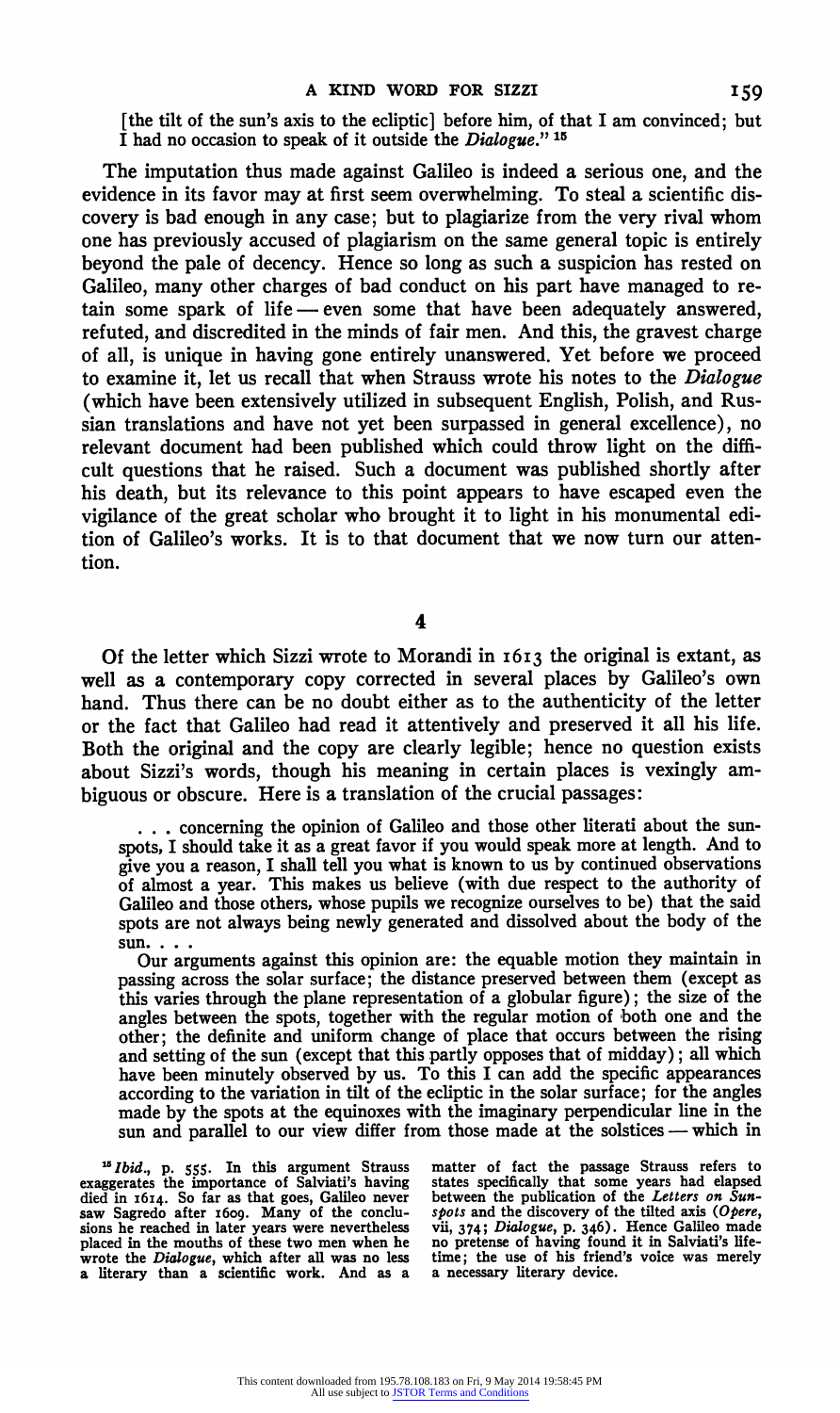**turn differ between themselves, since the angle which at one solstice will be considered as in one of the four quadrants of the solar surface will be in the opposite quadrant . . . .16** 

**Sizzi goes on to tell Morandi that he has deliberately withheld his further conclusions in order to stimulate in others the same curiosity which he and his friends have experienced concerning these matters. Perhaps some of the expressions in the passages just quoted were deliberately made cryptic for a similar reason, or perhaps these merely exhibit Sizzi's characteristic style, which had drawn exasperated comments from Kepler and Galileo concerning the Dianoia. Many alternative translations might be given of the passages quoted. But in any translation the hints supplied by Sizzi's letter were more than adequate to direct the attention of an interested astronomer to the existence of variations in angle between the sunspot paths and the ecliptic at various seasons of the year.** 

**5** 

**Sizzi's letter came into Galileo's hands about six months after he had published his Letters on Sunspots. Recognizing it as a possible source of Galileo's first acquaintance with those appearances which implied a tilt of the sun's axis of rotation, let us next consider the probable course of events which followed.** 

**It has already been remarked that the tidal argument for the earth's motion had been written early in I6I6, when Galileo was at Rome to battle against prohibition of the Copernican system. On that occasion he certainly employed every argument he could muster, unhampered as yet by official restrictions against "physical" proofs; yet he made no mention of an argument based on sunspots. It seems safe to conclude that at that time this line of reasoning had not yet occurred to him. But this in no way contradicts his having read Sizzi's letter. It is one thing to know of an annual variation in the sunspot paths, and quite another to link this with the motion of the earth. The connection is so far from obvious that Strauss, centuries later, rejected Galileo's reasoning as entirely fallacious, though it is far from being so. The sunspot argument would in fact have afforded Galileo a much more powerful means of convincing his mathematical opponents that some terrestrial motion must exist, than did the erroneous tidal argument which he invoked during his desperate effort to save Copernicus from prohibition by the Church."7** 

**After the banning of the heliocentric theory in I6I6, Galileo was for several years in no position to utilize any new arguments for the earth's motion, if any occurred to him. Probably none did, as he was not in the habit of dwelling** 

**16 Opere, xi, 491-492. The critical passage reads: . . . a questo potendo aggiugnere le determinate apparizioni secondo la diversita della declinazione neUa superficie solare, perche altri sono gP angoli che osservano nell' equinozii con la linea perpendicolare imaginata nel sole et parallela alla nostra vista, altri ne i solstizi, et**  ancora differenti da loro di parte, poichè quell' **angolo che in un solstizio sara considerato in una delle quarte della superficie solare, sara&** 

**nella quarta opposta.... 17Anton von Braunmuehl, discussing Scheiner's posthumously published Prodromnus pro sole mobile in Christoph Scheiner als Mathe-matiker, Physiker, und Astronom (Bamberg, I89I), pp. 75-76, says that Scheiner was willing** 

**to grant a diurnal but not an annual motion to**  the earth. Though not published until 1651, **the Prodromus was written shortly after Galileo's condemnation and is directed against the sunspot argument and Galileo's priority claims. Whether Scheiner actually made the above ad-mission in the Prodromus itself, I do not know, as I have been unable to consult the work. If he did, it is at once a credit to Scheiner's understanding and an illustration of the truth of my statement in the text above. Galileo's argument was designed only to show the probability, and not the necessity, of an annual motion of the earth; but implicitly it contains an almost rigorous proof of some terrestrial motion.**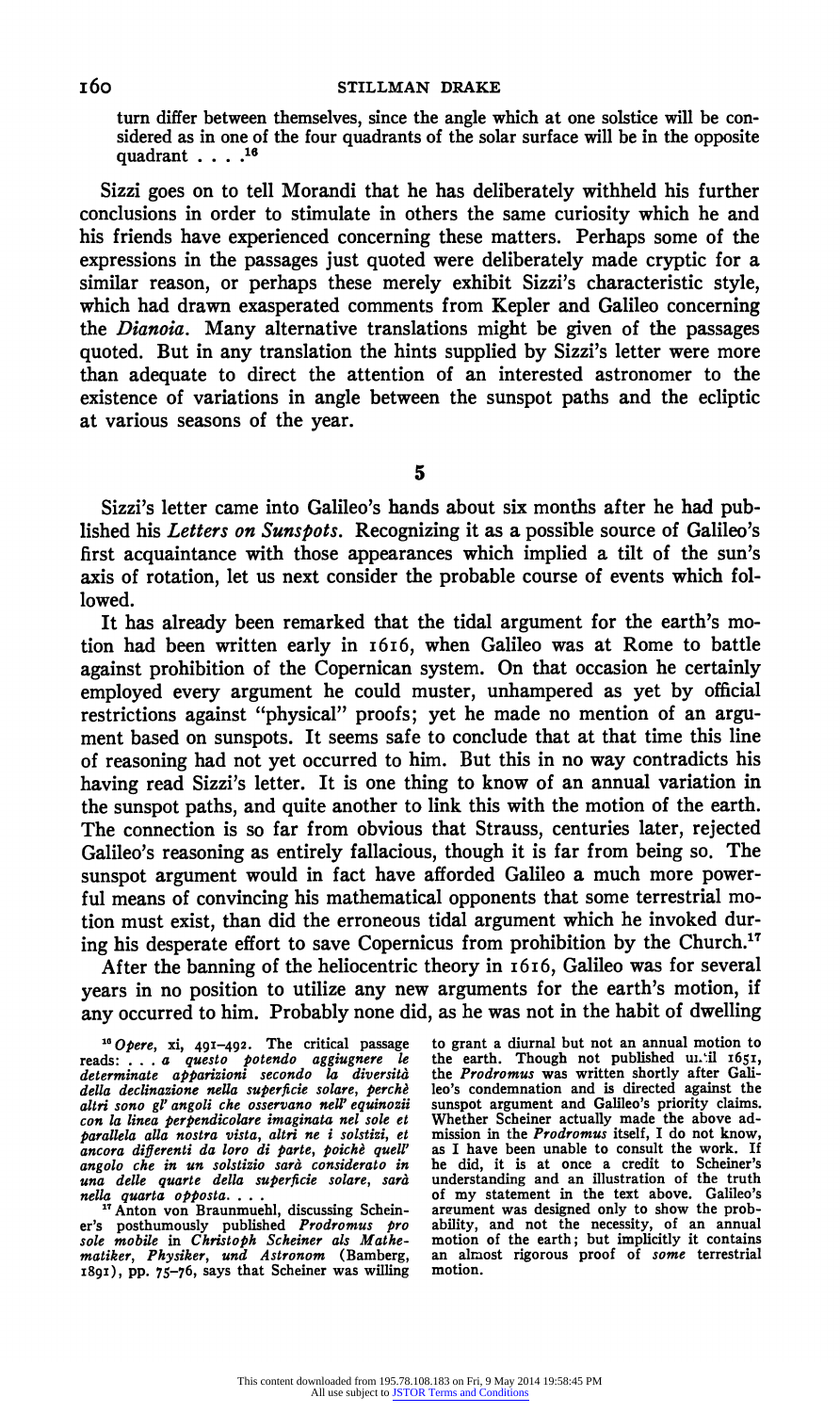**upon matters that could be of no use to him. He was ill a good deal of the time, and much of the rest he spent upon such safe projects as that of determining longitudes at sea. For seven years he published nothing. When, in I623, he put forth I1 Saggiatore, he was still careful to abstain from pressing the Copernican view; in fact he tried to appear as having forever rejected it. It was not until the following year that this situation had altered sufficiently for him to feel free once more to turn his mind to these arguments.** 

**When Galileo wrote to Micanzio that he had discovered the tilt of the sun's axis long before Scheiner, but had had no occasion to mention it until the Dialogue, the latter statement was literally true. Quite possibly the former one was too, for he may have seen as early as i6I3 that such annual variations in sunspot paths as Sizzi hinted at must imply a tilt of the axis. But he certainly did not deduce anything about the earth's motion from this until late in I629. For on April 2 ISt of that year, writing to Cesare Marsili apropos of recent news that Scheiner would soon publish a thick folio volume on sunspots, he remarked that any such book would surely be filled with irrelevancies, as there was no more to be said on the subject than he had already published in his Letters on Sunspots sixteen years before.18 It is most improbable that he was here dissembling any additional knowledge; that was never his habit in writing to his personal friends.** 

**At the time he wrote to Marsili, Galileo had laid aside the Dialogue for more than two years. But on the 29th of October in the same year he wrote to Elia Diodati at Paris to say that about a month previously he had resumed work on it and would soon publish it; that it would be filled with novelties and contain ample confirmation of the views of Copernicus."' Within two or three months the book was completed. In February, I630, he was writing the marginal notes and additions necessary to round it out, and in May he arrived at Rome to submit the manuscript to the censors.** 

**For various reasons printing did not begin until June, I63I - more than a year later-- but even then Galileo had not actually seen a copy of the Rosa, and his knowledge that it contained a bitter attack on himself seems not to have moved him to try very hard to get one. It was only in September, 163I, when the printing of the Dialogue was about one-half completed, that the Rosa came into his hands. Having seen it he at once wrote letters of indignant protest to friends and to the powerful nobleman to whom it was dedicated-something he clearly would have done before if he had seen the book.20** 

**6** 

**It was the opinion of Strauss, who knew nothing of Sizzi's letter, that Galileo got his clue to the tilt of the sun's axis either directly from the Rosa or by means of further observations conducted in the knowledge that Scheiner was attacking him on the subject of sunspots. There are fatal objections to these suggestions, both from internal and external evidence. The internal evidence depends on the fact that although Galileo in his own ten-page discussion uses the most acute mathematical reasoning, he displays entire ignorance or complete neglect of the observational data. His argument is, in the main, that if the sun's axis had some undefined tilt with respect to the ecliptic, then the** 

**'1Opere, xiv, 36. '91bid., 49.** 

**?See the Opere, XiV, 294-295, 297, 299, 322.**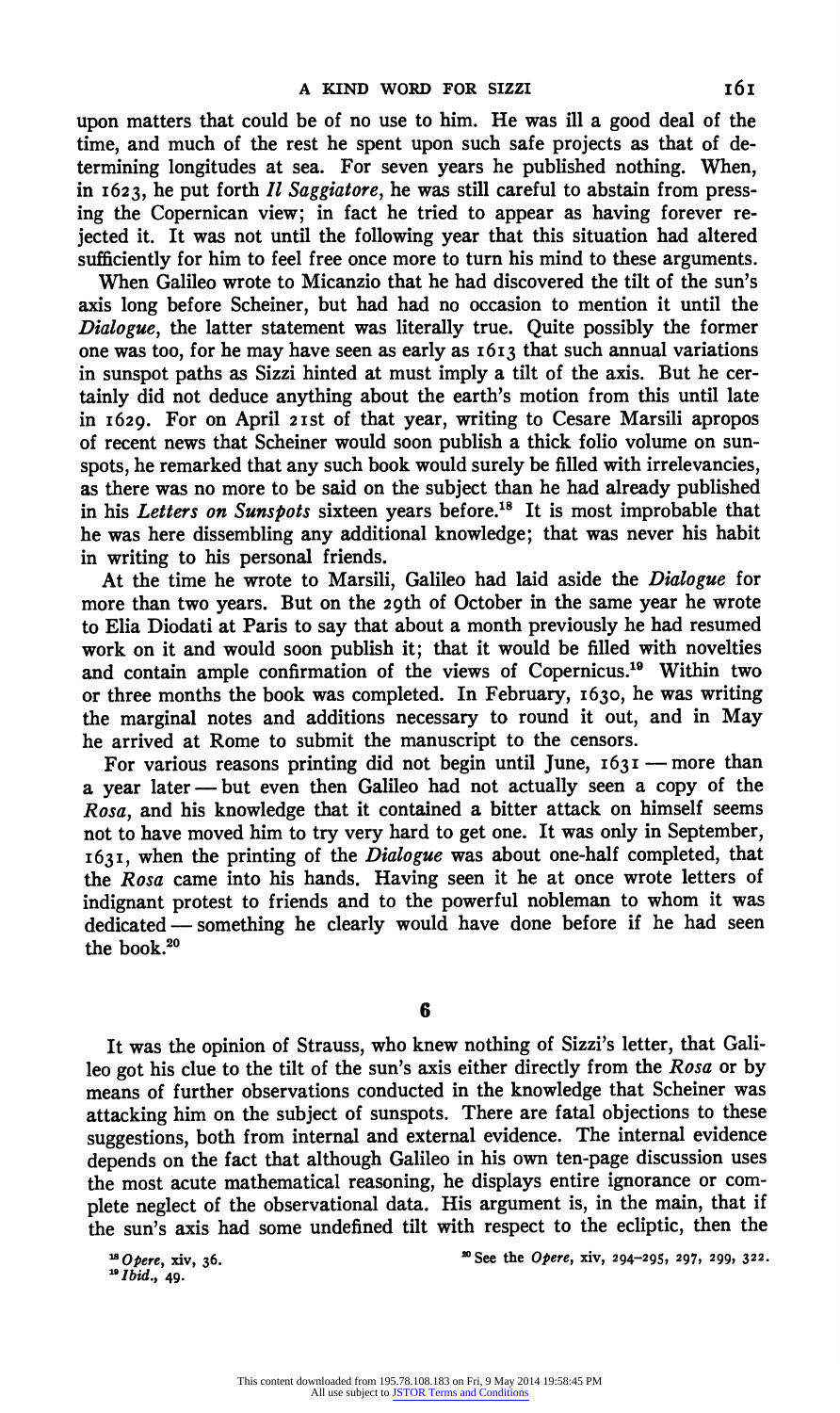**paths of the sunspots would appear sometimes curved and sometimes straight as the earth made its annual trip around it, and that the same appearances could be accounted for only by the most complicated and implausible motions of the sun if the earth remained stationary. At the conclusion of this hypothetical reasoning he asserts that protracted observations have confirmed its premises. He does not state the times when the paths would appear straight, nor the degree of the observed tilt, as Strauss duly noted.2" Now it would be natural enough for him to omit these data from a popular book if he did not know that his ancient rival had discovered, published, and crowed over them. But if he knew that, he would in this way be deliberately taking second place; and that was never his custom.** 

**But that is not all. To the extent that Galileo's argument did imply a degree of axis tilt and a timing for the path shapes, these were utterly wrong. Surely Galileo would not have invented and published a theory irreconcilable with observable data as set forth by an antagonist if he had seen those, and Scheiner's description of the phenomena is very detailed and accurate. He states quite clearly in the Rosa that the times of rectilinear motion of the spots occur in summer and winter, while their "equilibrations" with the ecliptic**  take place at the beginning of March and of September.<sup>22</sup> Galileo, on the **other hand, implies almost the exact opposite, if he does not ignore these questions completely.23 Hence he can hardly have stolen his data from Scheiner. Likewise, observations of any duration made for himself would have prevented his implicit reversal of the facts. And if he had any hint that his rival had discovered something new on this subject, that ought to have deterred him from publishing a mere guess. Hence the most plausible explanation of Galileo's argument is that it resulted from a "thought-experiment" during the winter of I629-I630, when he was pressing to find every possible** 

**' Dialog, p. 556. The problems concerning Galileo's use of the word "meridian" in his sunspot argument, first raised by Strauss, are most interesting. In writing a note for my own translation of the Dialogue, I overlooked the possible relevance of another passage in that work (Opere, vii, 287, 11. 36-37; Dialogue, p. 263) in which Galileo implies a belief that the sun's axis was parallel to the earth's at all times. See** 

**further under note 23, below.**<br><sup>22</sup> I have been unable to consult the Rosa **directly, but Dr. Alexander Pogo of the Mt. Wilson and Palomar Observatories has kindly supplied me with the following passages from** 

**pages cited by Strauss: pp. I6I-I62: Et prioribus quidem tribus huius semestris mensibus, id est, Martio, Aprili, Maio, omnes arcus itinerarii erunt concavi in Austrum orientalem, convexi in Aquilo.em occidentalem; aliis vero tribus posterioribus, post Stationem wstivalem rectilineam, id est, Iunio, Iulio, Augusto, convertent itinera Macularum suas concavitates in Septentrionem occiduum, convexitates autem in Austrum orientalem.** 

**Contraria hisce evenient, ab Aequilibrio autumnali, quod contingit semper in fine Augusti atque initio Septembris, usque ad Aequilibrium Vernum, in cuius tribus mensibus, Septembri, Octobri, Novembri, omnes Macularum vime sunt concava versus Aquilonem**  borealem [sic] convexæ erga austrum occiden**talem, mensibus autem tribus posterioribus, Decembri, Ianuario, & Februario, posquam Statio hyemalis rectilinea celebrata est, flexus** 

**itinerarii sunt cavi in austrum occiduum, convexi in Septentrionem ortivum.** 

**p. 225: . . . hunc motum ad sensum rectilineum, easdem facere ad Eclipticam inclinationes, quas exhibuit motus anno z624. praesentatus & praesentandus hoc anno z625. atque sequenti z626. inter mensem Novembrem atque Decembrem; in hoc solo differunt, quad [sic] tendentie ilorum sint veluti deinceps contrarice: nam Motus inter Maium & Iunium rectiineus, fit semper oblique ex borea versus austrum; iWe autem inter Novembrem & Decembrem semper** 

**ex austro oblique tendit in boream. 'If Galileo literally meant "meridian" when he first introduced it in his sunspot argument, then he implied that straight paths would be seen at the equinoxes. This appears to belong to the earlier stage in the development of Galileo's argument at which he believed, perhaps for cosmogonical reasons, that the two axes were parallel (see note 2I above). In writing the ten-page argument he tempered this to some extent. He left the degree of tilt perfectly general and undetermined, but neglected to rid himself of the restriction on timing implied by this word "meridian." In this sense the argument bears the mark of haste, but not at all in the sense implied by Strauss. The haste was in completing the manuscript, not in inserting the argument while it was being printed. The section bears signs of having been often rewritten, with inconsistencies produced through successive changes, rather than of having been dashed off in speed. The rigor of the reasoning would alone almost preclude the latter theory.**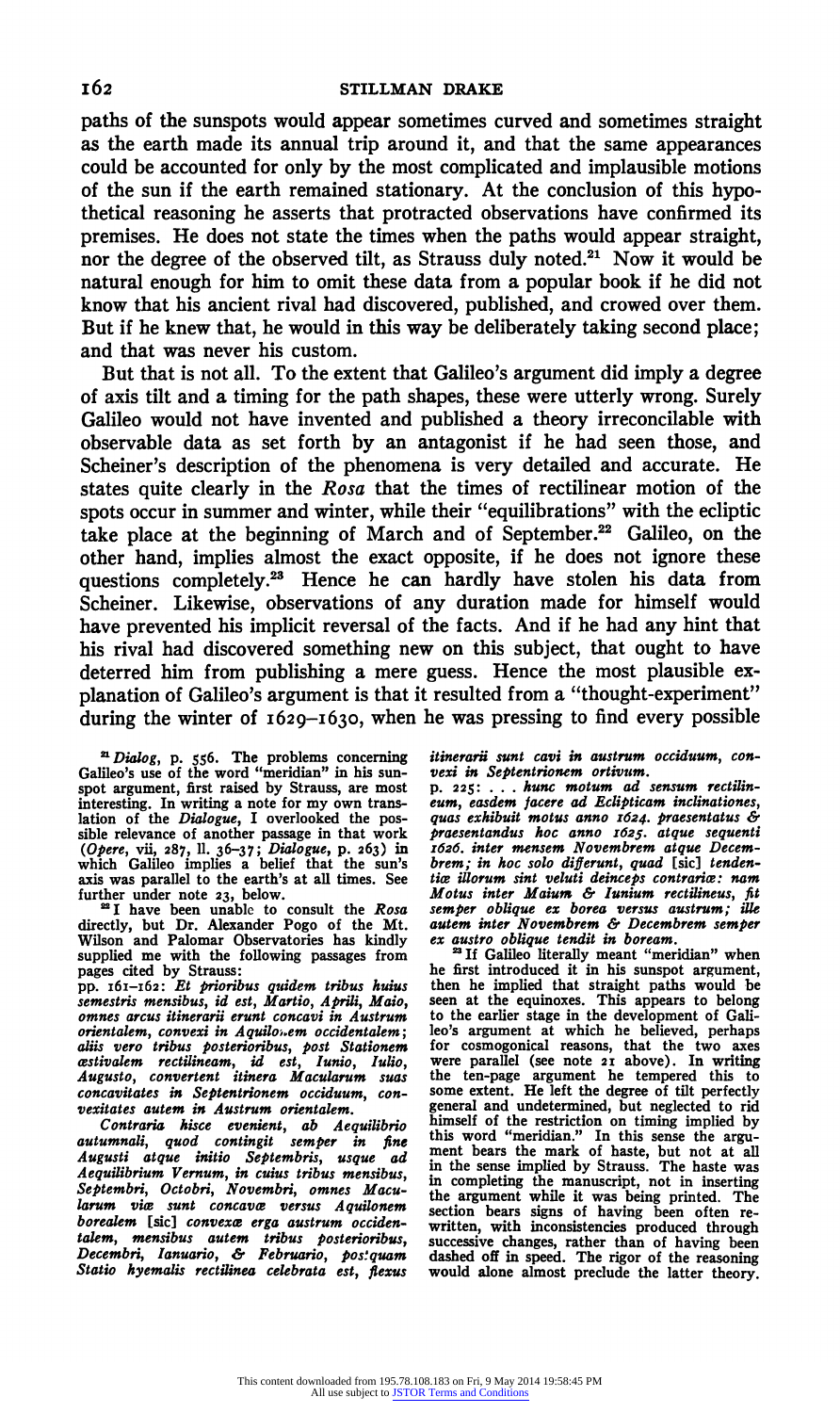**argument for Copernicus. His interest for this purpose being merely in the general consequences of a tilted axis, if his only data came from Sizzi's ambiguous remarks about changes in the apparent sunspot paths at the solstices and equinoxes, it would be no wonder for him to have fallen into precisely the error that he made.24** 

**It remains to state now the external evidences that the sunspot argument was not inserted in the Dialogue after Galileo had seen the Rosa. At that time the book was half printed. It is perfectly possible that Galileo then added a clause supporting his original sunspot priority by invoking certain Venetians**  who were still living, as Favaro suggested.<sup>25</sup> But it is incredible that he could **have added ten pages of text which contained a brand new argument for Copernicus. One need only recall that the Dialogue was already a notoriously controversial book, that it had been subjected to unusual and unreasonable delays and revisions to satisfy the censor at Rome, and that it had then been subjected to a complete review by the authorities at Florence. It is most unlikely that the printer of such a book would accept this kind of new material from the author without specific approval of the censor, or that the Florentine censor would not in turn consult Rome about it. But even apart from this, there is strong evidence that no such addition took place. The sunspot argument is one of the three powerful points in favor of Copernicus that are singled out for special mention in the closing pages of the Dialogue.28 These closing pages, like the famous preface, had been the subject of almost endless scrutiny, revision, and criticism at Rome for over a year. Separate copies of them had been made and sent back to Rome after Galileo had taken the manuscript to Florence. Hence, if the ten pages in question had been added to the middle of the book during printing without consultation of or without objection by the Florentine censor, and without having been referred to Rome for approval, the fact of their insertion could not have been concealed later. The corresponding change in the final pages would surely have been detected by the special commission appointed at Rome after publication of the Dialogue to search it for any pretext on which Galileo could be prosecuted. Such a violation of the imprimatur would have leapt to their eyes, and would have provided ample grounds for prosecution in place of the flimsy charges actually brought by the commission against the book.** 

**The existence of Sizzi's letter thus undermines, if indeed it does not destroy, the suspicion that Galileo plagiarized from Scheiner in the Dialogue. Nevertheless, Scheiner was convinced that he had been illtreated, and he exerted all his influence at Rome to have the Dialogue condemned and its author punished. It is regrettable therefore that Galileo, when he wrote this part of the Dialogue, did not feel obliged once more to say a kind word for Sizzi.** 

**7** 

**Because the controversy between Galileo and Scheiner has figured so prominently in this paper, it seems appropriate to review in conclusion the widely held theory that Galileo brought all his troubles on himself by vigorously attacking Scheiner in I1 Saggiatore. That book opened with a long (and eminently justified) complaint against the many persons who had stolen** 

**lettere ed arti, igig, Tomo 78, parta seconda: 82. ' Opere, i, p. 487; Dialogue, p. 462.** 

**I"Possibly it was not an error but an omission; still, the same conclusion would follow. "Oppositori di Galileo, iii, Christoforo Scheiner, Atti del R. Istituto Veneto di scienze,**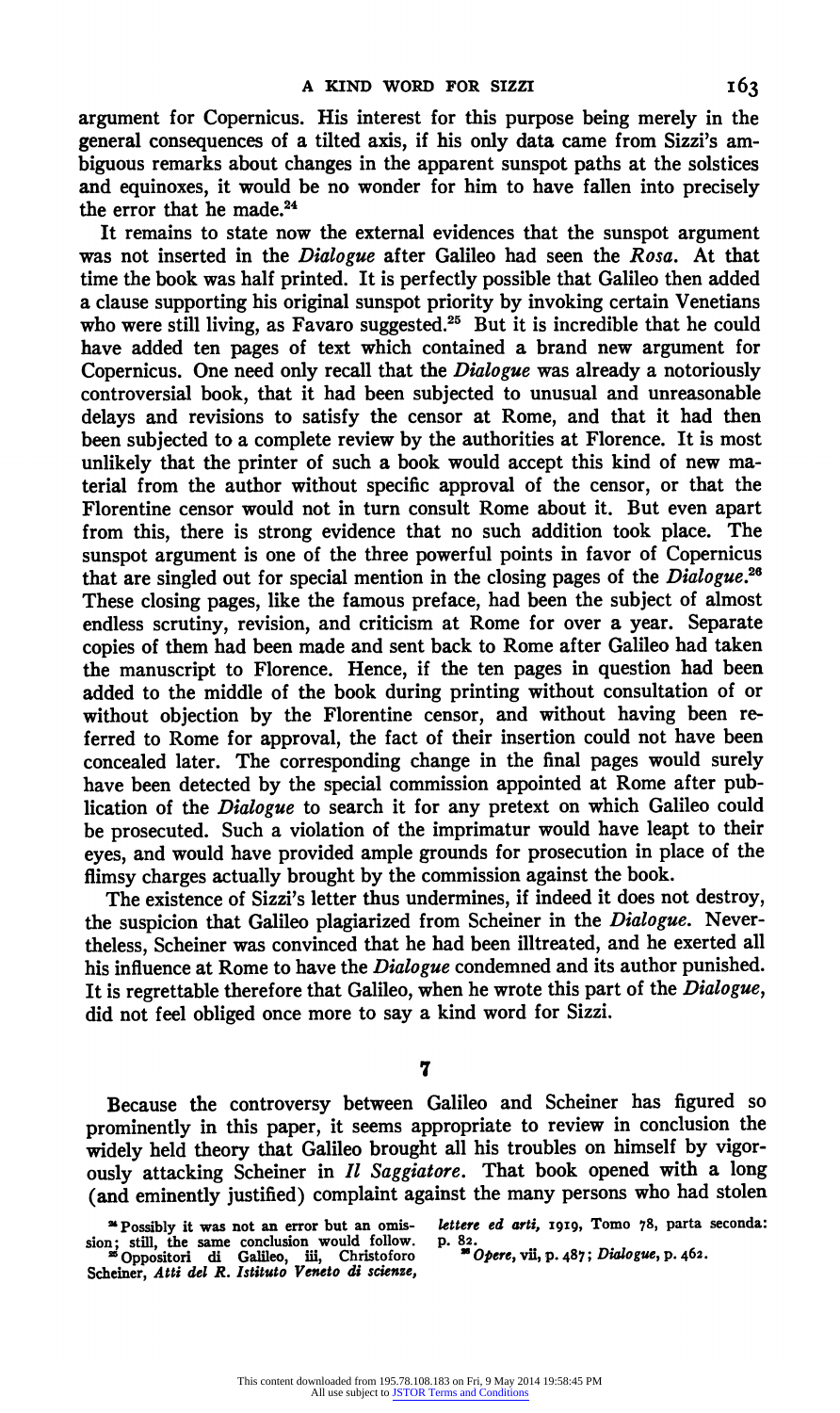**or belittled its author's ideas and discoveries. Coming to the matter of sunspots, Galileo wrote:** 

**How many men attacked my Letters on Sunspots, and under what disguisesl The material contained therein ought to have opened to the mind's eye much room for admirable speculation; instead, it met with scorn and derision. Many disbelieved it or failed to appreciate it. Others, not wanting to agree with my ideas, advanced ridiculous and impossible opinions against me; and some, overwhelmed and convinced by my arguments, attempted to rob me of that glory which was mine, pretending not to have seen my writings and trying to represent themselves as the original discoverers of these impressive marvels.27** 

**It was natural enough for Scheiner to take this accusation as directed at himself, and equally natural for him to feel outraged. If it had been directed solely against him, the utter injustice of the final passages would have afforded an adequate excuse for almost any steps he might have taken in reply. We may forgive Scheiner for his misinterpretation, as he was not acquainted personally with Galileo, and did not know that injustice of any kind was foreign to his nature. But that it was a misinterpretation is abundantly clear. The final words cannot by any stretch of the imagination apply to Scheiner. He had been disposed of in the opening passage, with the words "under what disguises." 28 At most he may have been included again as one who "advanced ridiculous and impossible opinions." But he could not possibly be described as "overwhelmed and convinced" by Galileo's arguments; still less could Galileo have meant to reproach him for "pretending not to have seen my writings." As a matter of fact Scheiner's own letters on this subject were the publicly acknowledged reason for Galileo's first writings about sunspots.** 

**Scheiner says in the opening page of the Rosa that when he came to Rome in I624 and was shown this passage, he at first thought that his "Italian critic" must have meant somebody else; but that when he searched he could not find that anyone but Apelles (i.e., himself) had written, spoken, or done anything whatever on sunspots. Here he was seriously in error. There had been another writer, of whom we shall speak presently, shortly before II Saggiatore was published, and Scheiner had as much reason to resent him as Galileo did. And there had been a great many other people who had publicly debated and discussed Galileo's sunspot views in Italy ten years before Scheiner arrived there, and who were still in Galileo's mind. The Jesuit fathers at the Roman College, where Scheiner made observations mentioned in the Rosa, could have informed him of at least one of these debates, for many years earlier they had defended Scheiner's views against a Dominican who**  supported Galileo's.<sup>29</sup> Moreover, there was at least one other man whom **Galileo resented as a claimant for priority, possibly one who "pretended not to have seen my writings." This was Domenico Passignani at Rome, to whom Galileo is said to have intended to give honorable mention in his published**  Letters on Sunspots.<sup>30</sup> Hence there were other men referred to in the pas-

**' Opere, Vi, 214; Discoveries and Opinions,** 

**232. ' Scheiner's original letters on sunspots, written to Mark Welser, had been published by the latter over the pseudonym "Apelles," as Scheiner's superior had forbidden him to jeopardize the reputation of his order by publishing observations that might be mistaken and were contrary to Aristotle. Although Galileo forbore in II Saggiatore to refer directly to this nom de plume, a contemptuous reference to it had been made in I6I9 in a book which Galileo was** 

**known to have written, though it was pub-lished over the name of a pupil. Scheiner was exasperated at the time, and said that he would pay Galileo back in his own coin. See the Opere, vi, 47-48, and xii, 489.**<br><sup>20</sup> Opere, xi, 395, 418.<br><sup>30</sup> As a matter of fact, Passignani very likely

**did discover sunspots independently shortly before Scheiner's first published observations are dated. He asked Galileo's friend Ludovico Cigoli to transmit his findings to the Florentine astronomer, and Cigoli's letter constitutes the**